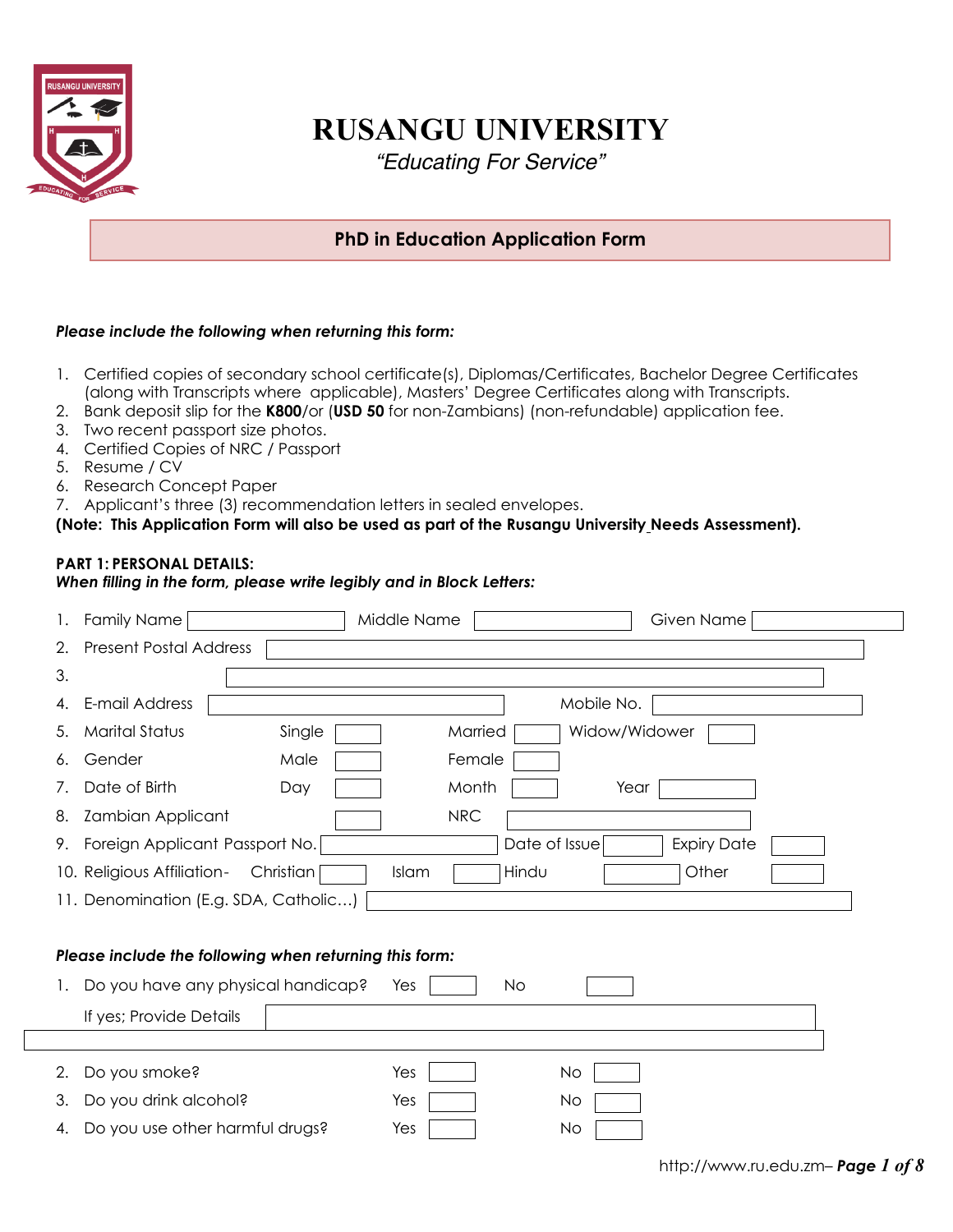## **PART 2: GENERAL BACKGROUND AND STUDY EXPERIENCE:**

## *Academic Qualifications*

**a. Educational Background** (*Please list all Colleges / Universities that you have attended*)

| <b>Name of Institution</b> | <b>Years Attended</b> | Qualification |
|----------------------------|-----------------------|---------------|
|                            |                       |               |
|                            |                       |               |
|                            |                       |               |
|                            |                       |               |

## **PART 3: EMPLOYMENT RECORD:** *(Attach your updated Curriculum Vitae)*

Please provide details of current and previous employment

| <b>Name of Employer</b> | <b>Position Held</b> | <b>Period of Employment</b> | <b>Details/Duties</b> |
|-------------------------|----------------------|-----------------------------|-----------------------|
|                         |                      |                             |                       |
|                         |                      |                             |                       |
|                         |                      |                             |                       |
|                         |                      |                             |                       |
|                         |                      |                             |                       |
|                         |                      |                             |                       |
|                         |                      |                             |                       |
|                         |                      |                             |                       |
|                         |                      |                             |                       |
|                         |                      |                             |                       |

## **PART 4: CAREER/PROFESSIONAL OBJECTIVES (use extra paper if necessary)**

Explain your educational goals, career objectives, work experience, awards, and/or extracurricular activities. If a long time has elapsed since you last attended school, please indicate how you were occupied in those years. (You may use a separate sheet of paper to give more details)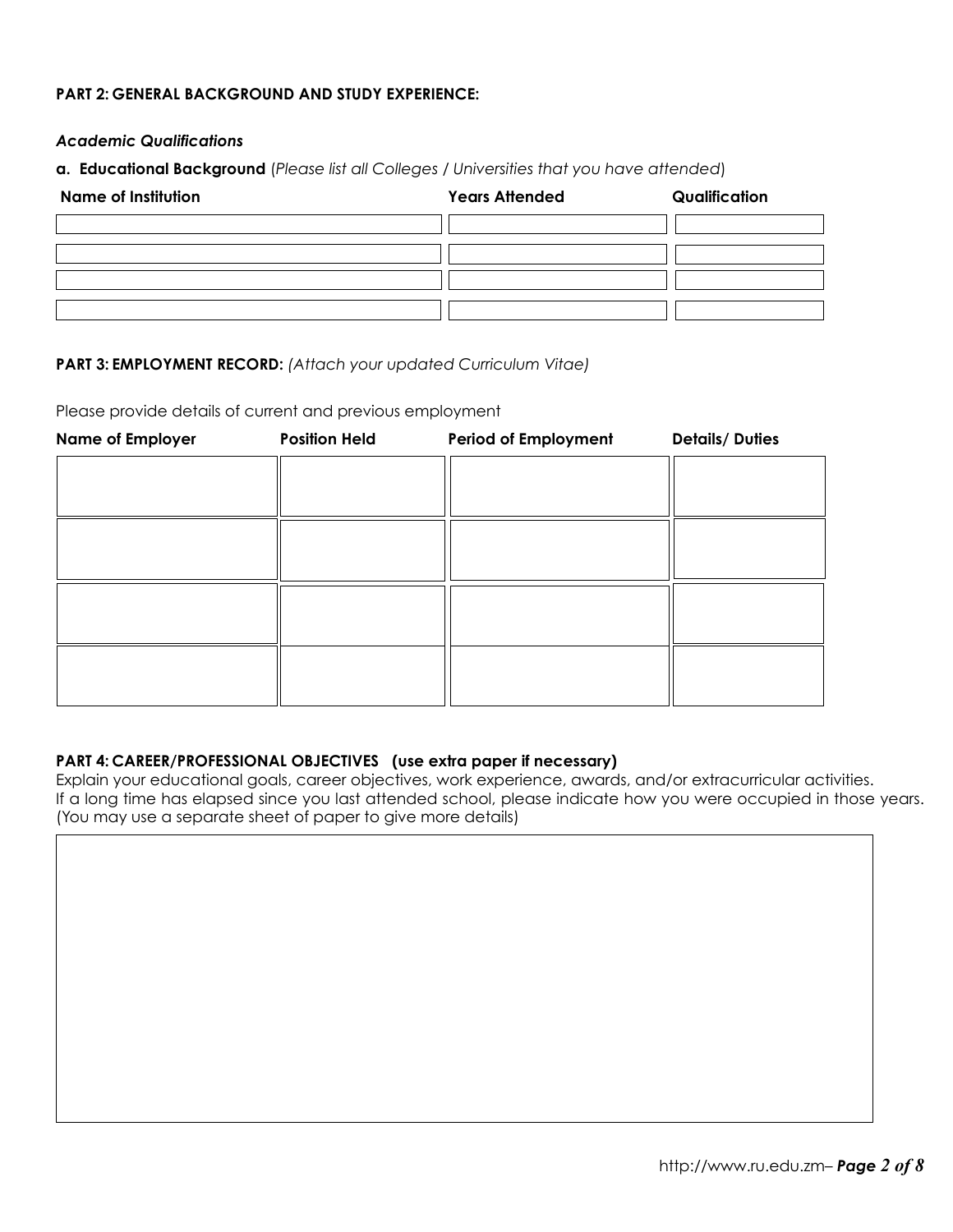## **PART 5: Statement of Purpose Why do you want to study at Rusangu University?**

Please submit a clear statement of your objectives for seeking this degree and a concept paper of how you plan to relate the learning acquired to our personal, professional, and academic goals. (250-300 words).

## **Part 6: Next of kin**

## *In case of emergency, who should the University contact?*

| Name                                     | Relationship | Phone Number/s       | Email |
|------------------------------------------|--------------|----------------------|-------|
|                                          |              |                      |       |
| <b>Part 7: Study Session Applied For</b> |              |                      |       |
| <b>Block Release (Holiday) Session:</b>  |              | December 2020 Intake |       |

## **PART 8: PREFERRED PROGRAM OF STUDY AND SPECIALISATION:**

*Indicate the choice of the field of study you want to pursue.* 

| <b>PhD in Education</b>             |  |  |
|-------------------------------------|--|--|
| <b>Specialisation:</b>              |  |  |
| Educational Leadership & Management |  |  |
| 2. Curriculum & Instruction         |  |  |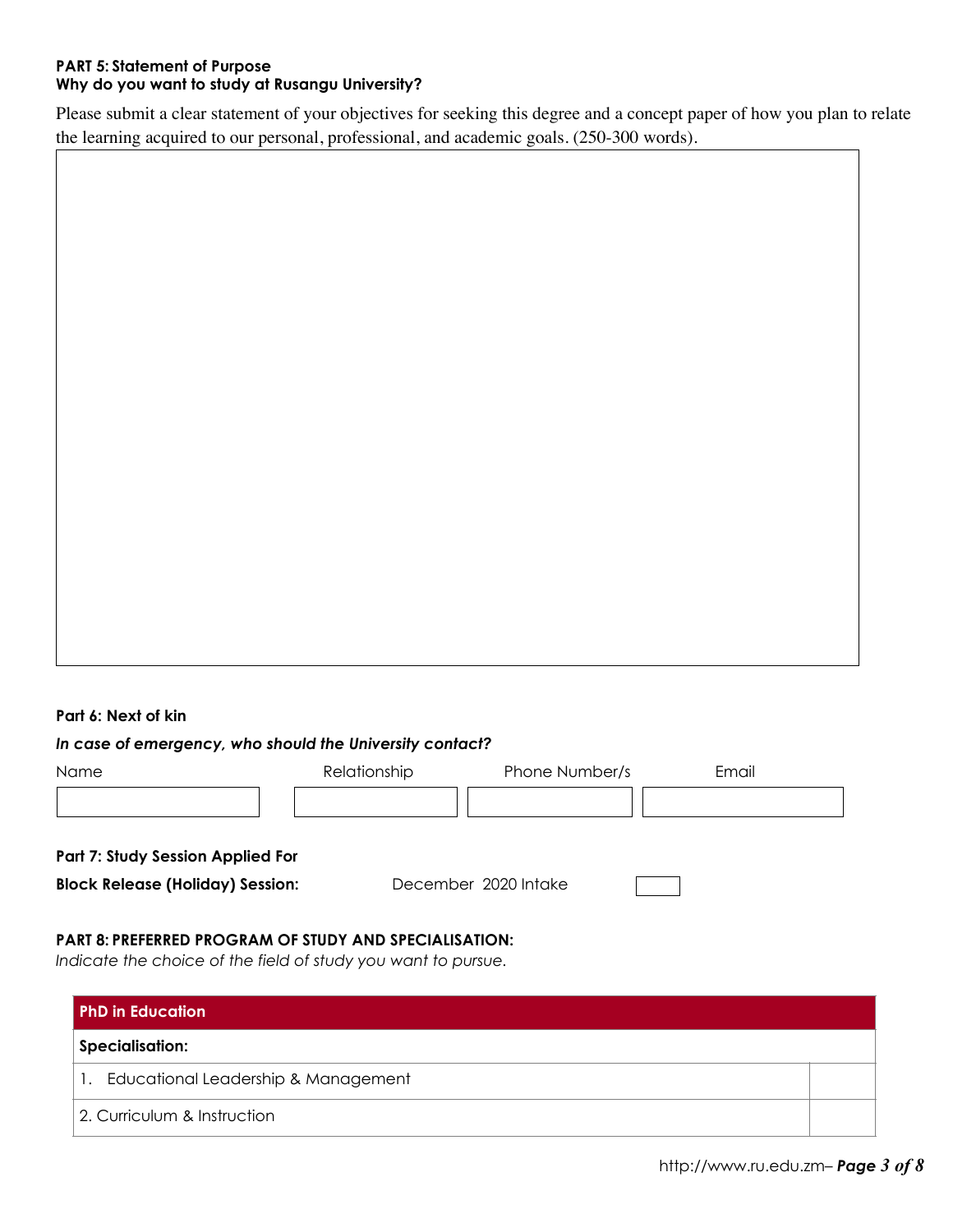## **PART 9: Research Concept Paper**

(Please indicate the field of study/area of research in which you would like to study. Also provide summary information about your aspirations/intensions. Try to explain the reasons why you prefer this field of study. Also note that, the information provided below will have a great influence on the acceptance decision).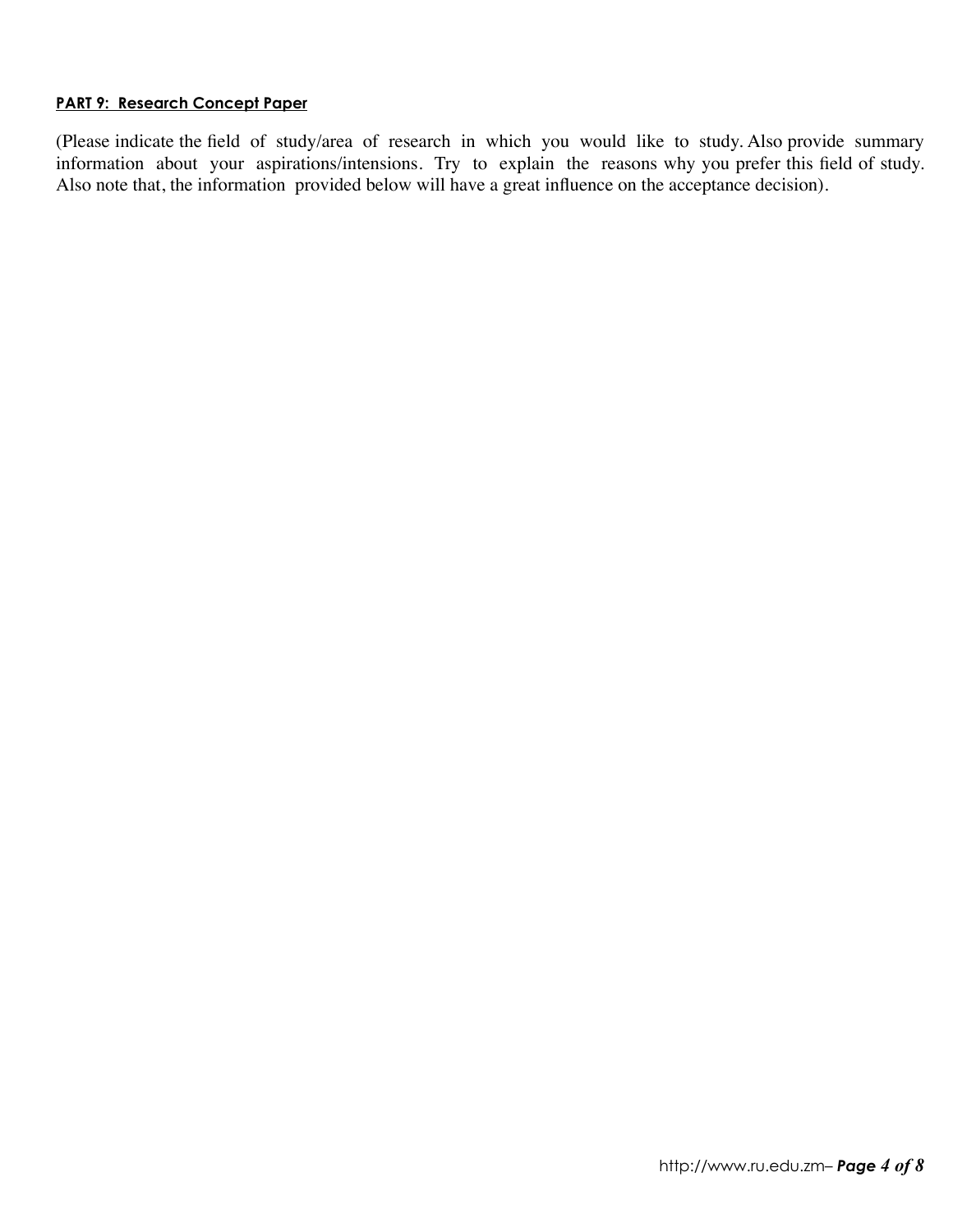## **PART 10: PARENT/SPONSOR DETAILS:**

| Name                  |  | Nationality |  |  |  |
|-----------------------|--|-------------|--|--|--|
| Occupation            |  |             |  |  |  |
| <b>Postal Address</b> |  |             |  |  |  |
| Email                 |  |             |  |  |  |
| Cell No.              |  | Tel No.     |  |  |  |

## **PART 11: REFEREES (Please use the attached Reference Forms)**

| Referee (C) (Religious Leader / Church Pastor) |                                         |          |  |  |
|------------------------------------------------|-----------------------------------------|----------|--|--|
| Name                                           |                                         | Tel No.  |  |  |
| Job Title                                      |                                         | Cell No. |  |  |
| Address                                        |                                         | Email    |  |  |
|                                                |                                         |          |  |  |
|                                                | Length of time known (In what capacity) |          |  |  |
| <b>Referee (A) (Employer) Where Applicable</b> |                                         |          |  |  |
| <b>Name</b>                                    |                                         | Tel No.  |  |  |
| Job Title                                      |                                         | Cell No. |  |  |
| Address                                        |                                         | Email    |  |  |

| Length of time known (In what capacity) |  |
|-----------------------------------------|--|

| Referee (B) (Your former Head of the Department, or Dean or any Senior Faculty Member or any other<br>person who has known the applicant for more than 2 years) |                                         |          |  |  |  |
|-----------------------------------------------------------------------------------------------------------------------------------------------------------------|-----------------------------------------|----------|--|--|--|
| Name                                                                                                                                                            |                                         | Tel No.  |  |  |  |
| Job Title                                                                                                                                                       |                                         | Cell No. |  |  |  |
| Address                                                                                                                                                         |                                         | Email    |  |  |  |
|                                                                                                                                                                 | Length of time known (In what capacity) |          |  |  |  |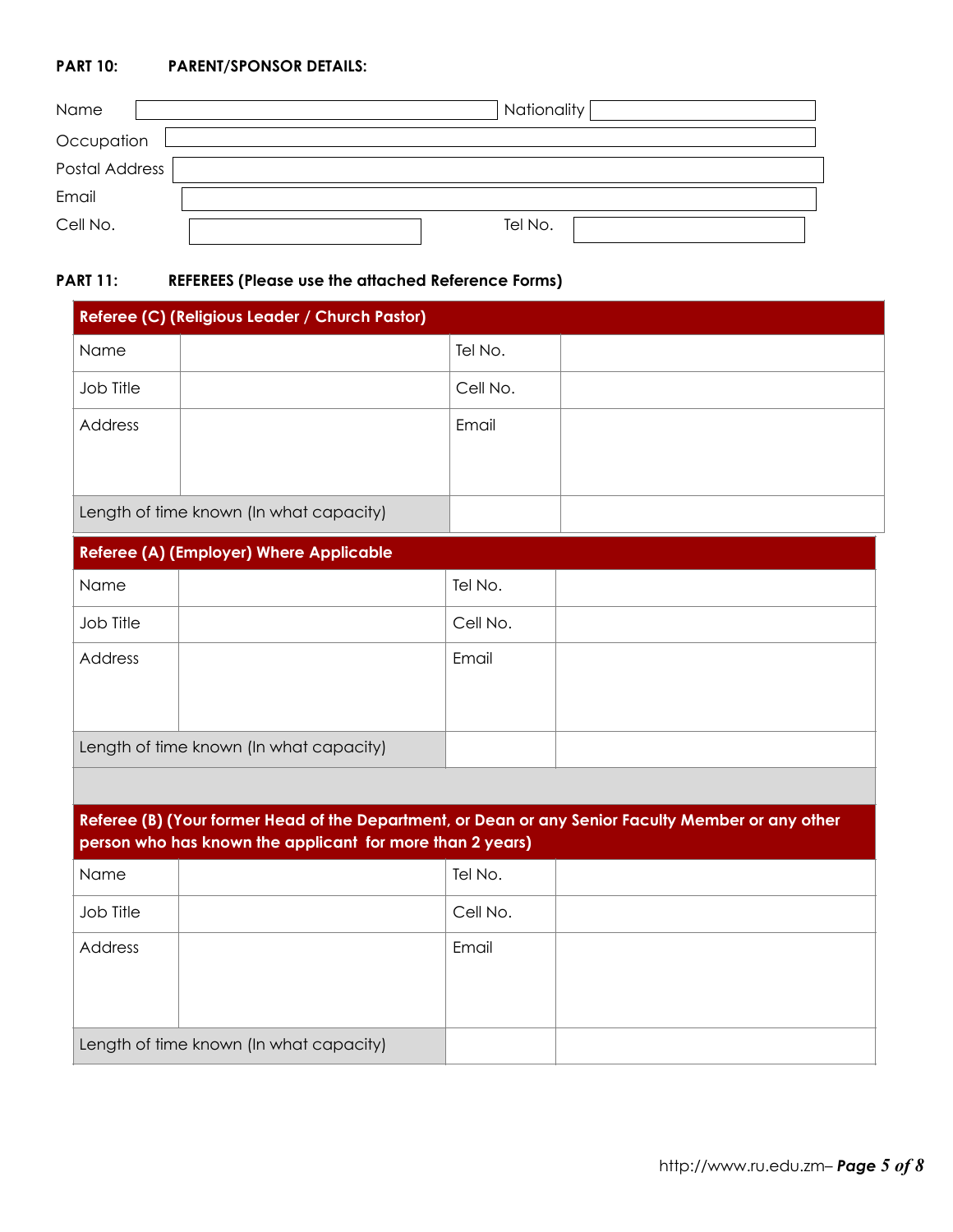#### **DECLARATION**

**This section should be filled in and signed by the applicant, failure to which it will be rejected.** 

**I hereby certify that all the information given on this form and supporting documents is true, genuine, complete and correct.** 

**I voluntarily agree, if admitted as a student, to uphold the ideals, standards, and regulations set forth by Rusangu University and to respect the principles and traditions it upholds as a Seventh-day Adventist institution of higher learning.** 

**Signature Date Date Account of the United States and Date Date** 

**NOTIFICATION OF ACCEPTANCE:** 

If accepted, you will be notified in writing: No student should come to the University until he/she receives formal notification of acceptance. The acceptance letter will be sent using the same postal address that you provide in this application form. Please indicate if you wish to have your acceptance letter sent via email or WhatsApp.

## **BANK INFORMATION**

## **Please return completed application forms with all necessary attachments to:**

**The Assistant Registrar – Admissions**  P.O. BOX 660391 Monze, ZAMBIA. Email: [admissions@ru.edu.zm](mailto:admissions@ru.edu.zm) / graduatestudies@ru.edu.zm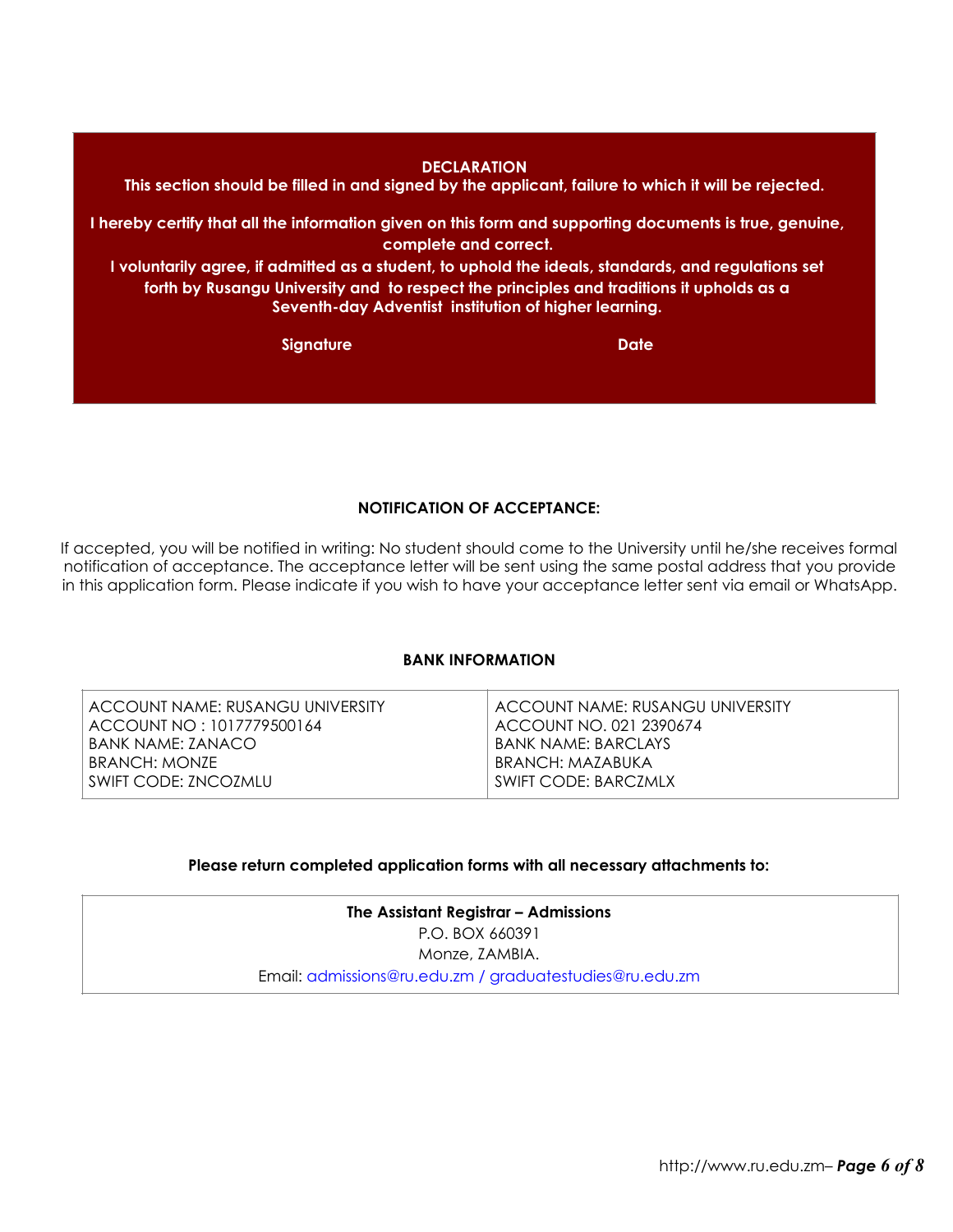

# **Rusangu University**

Academic Reference for Admission to PhD in Education (To be completed only by persons applying to pursue the PhD in Education)

**Instructions:** This Evaluation Form should be completed by someone who is sufficiently acquainted with you and is able to provide a character reference. The form should then be mailed directly to **The Director, School of Graduate Studies, Rusangu University, Monze, Zambia or a scanned copy can be emailed to:** [graduatestudies@ru.edu.zm](mailto:graduatestudies@ru.edu.zm)

| <b>Evaluation</b>                                                 |                                                                                                                    |                                                                                                                                                                                                                                                                                                                                                                                                         |  |  |  |
|-------------------------------------------------------------------|--------------------------------------------------------------------------------------------------------------------|---------------------------------------------------------------------------------------------------------------------------------------------------------------------------------------------------------------------------------------------------------------------------------------------------------------------------------------------------------------------------------------------------------|--|--|--|
| A. How long and between what dates have you known this applicant? |                                                                                                                    |                                                                                                                                                                                                                                                                                                                                                                                                         |  |  |  |
|                                                                   |                                                                                                                    |                                                                                                                                                                                                                                                                                                                                                                                                         |  |  |  |
| B. In what capacity have you known this applicant?                |                                                                                                                    |                                                                                                                                                                                                                                                                                                                                                                                                         |  |  |  |
|                                                                   |                                                                                                                    |                                                                                                                                                                                                                                                                                                                                                                                                         |  |  |  |
|                                                                   |                                                                                                                    |                                                                                                                                                                                                                                                                                                                                                                                                         |  |  |  |
|                                                                   | C. Check the category representing your evaluation of this applicant,<br>with respect to each of the points listed |                                                                                                                                                                                                                                                                                                                                                                                                         |  |  |  |
| 1. Scholarly Ability                                              |                                                                                                                    |                                                                                                                                                                                                                                                                                                                                                                                                         |  |  |  |
|                                                                   |                                                                                                                    | 2. Practical Intelligence (possesses common sense and judgment)                                                                                                                                                                                                                                                                                                                                         |  |  |  |
| 3. Character and Integrity                                        |                                                                                                                    |                                                                                                                                                                                                                                                                                                                                                                                                         |  |  |  |
| 4. Dependability (personal and professional)                      |                                                                                                                    |                                                                                                                                                                                                                                                                                                                                                                                                         |  |  |  |
|                                                                   |                                                                                                                    | 5. Inter-personal Relations (co-operative, considerate, perceptive)                                                                                                                                                                                                                                                                                                                                     |  |  |  |
|                                                                   |                                                                                                                    | 6. Emotional Stability (self-controlled, self-confident)                                                                                                                                                                                                                                                                                                                                                |  |  |  |
|                                                                   |                                                                                                                    | 7. Leadership (courageous, possesses initiative, inspires confidence)                                                                                                                                                                                                                                                                                                                                   |  |  |  |
| 8. Organizational Ability                                         |                                                                                                                    |                                                                                                                                                                                                                                                                                                                                                                                                         |  |  |  |
| 9. Ability in Oral Expression                                     |                                                                                                                    |                                                                                                                                                                                                                                                                                                                                                                                                         |  |  |  |
|                                                                   | 10. Ability in Written Expression                                                                                  |                                                                                                                                                                                                                                                                                                                                                                                                         |  |  |  |
|                                                                   |                                                                                                                    |                                                                                                                                                                                                                                                                                                                                                                                                         |  |  |  |
| <b>Name of Applicant</b>                                          |                                                                                                                    |                                                                                                                                                                                                                                                                                                                                                                                                         |  |  |  |
| First:                                                            | Last:                                                                                                              |                                                                                                                                                                                                                                                                                                                                                                                                         |  |  |  |
| Programme of Interest:                                            |                                                                                                                    |                                                                                                                                                                                                                                                                                                                                                                                                         |  |  |  |
| ate you.                                                          |                                                                                                                    | To the applicant: Provide the information requested above, then make or mail this evaluation form to a person who knows you<br>well (teacher, pastor, employer). Urge this individual to complete and return this form to the university immediately, since your<br>application will not be processed until the required evaluations are received by the office. No relatives should be asked to evalu- |  |  |  |

**To the respondent:** In order to evaluate the fitness of the applicant for graduate studies, it is necessary to gather certain vital information. The applicant considers that you are in a position to make judgments of value regarding his/her ability to successfully pursue a PhD programme. Please rate this applicant in comparison with other persons you know of similar age and status. Because we need your candid appraisal, every effort will be made to hold the information in the strictest confidence. This evaluation form will be used for admission purposes only. Kindly return this form in the shortest possible time in order to expedite the assessment of this candidate's application. Thank you for your co-operation.